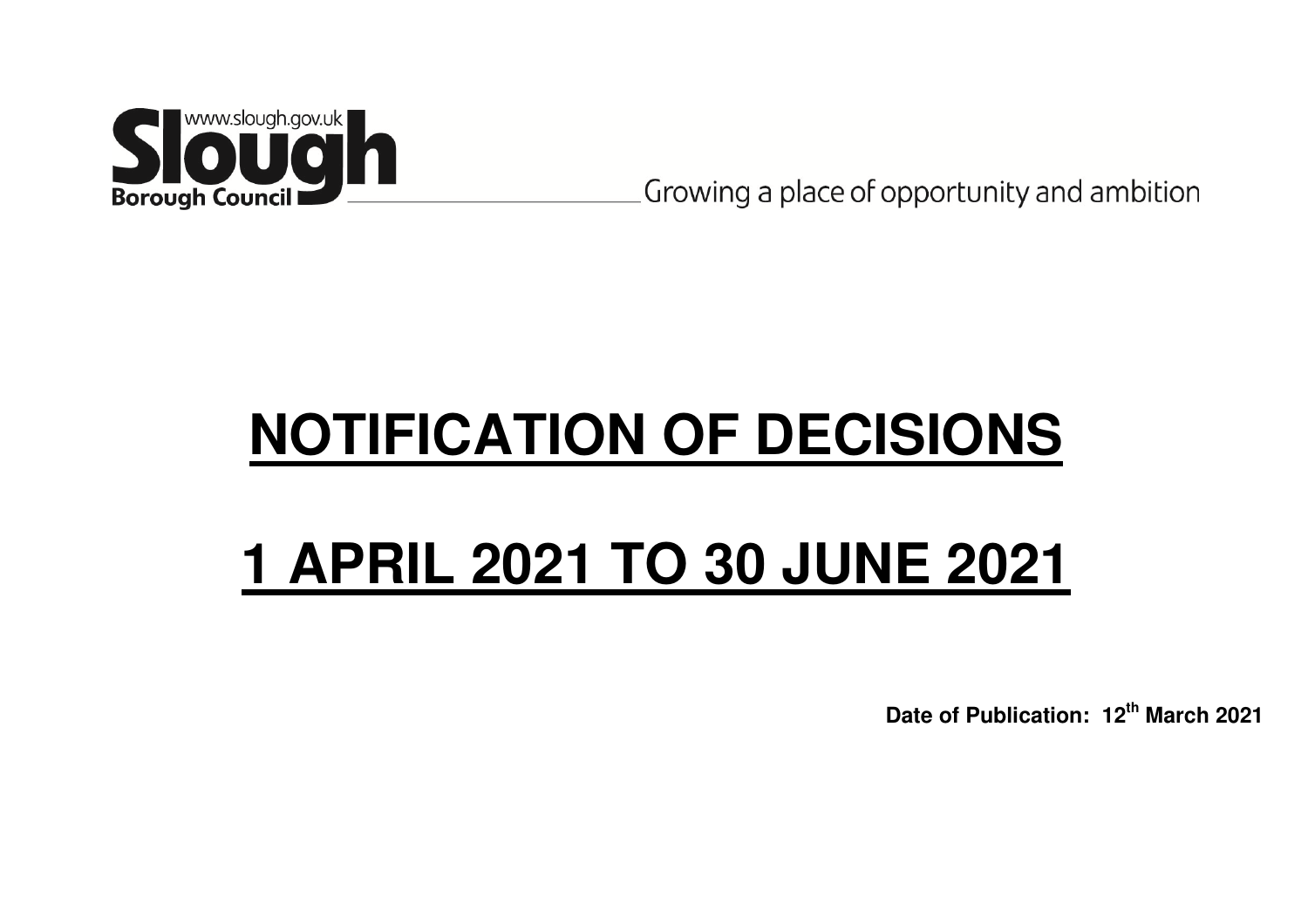#### **SLOUGH BOROUGH COUNCIL**

#### **NOTIFICATION OF DECISIONS**

Slough Borough Council has a decision making process involving an Executive (Cabinet) and a Scrutiny Function.

As part of the process, the Council will publish a Notification of Decisions which sets out the decisions which the Cabinet intends to take over the following 3 months. The Notice includes both Key and non Key decisions. Key decisions are those which are financially significant or have a significant impact on 2 or more Wards in the Town. This Notice supersedes all previous editions.

Whilst the majority of the Cabinet's business at the meetings listed in this document will be open to the public and media organisations to attend, there will inevitably be some business to be considered that contains, for example, confidential, commercially sensitive or personal information.

This is formal notice under The Local Authorities (Executive Arrangements) (Meetings and Access to Information) (England) Regulations 2012 that part of the Cabinet meetings listed in this Notice will/may be held in private because the agenda and reports for the meeting will contain exempt information under Part 1 of Schedule 12A to the Local Government (Access to Information) Act 1985 (as amended) and that the public interest in withholding the information outweighs the public interest in disclosing it.

This document provides a summary of the reason why a matter is likely to be considered in private / Part II. The full reasons are listed alongside the report on the Council's website.

If you have any queries, or wish to make any representations in relation to the meeting being held in private for the consideration of the Part II items, please email nicholas.pontone@slough.gov.uk (no later than 15 calendar days before the meeting date listed).

#### **What will you find in the Notice?**

For each decision, the plan will give:

- The subject of the report.
- Who will make the decision.
- The date on which or the period in which the decision will be made.
- Contact details of the officer preparing the report.
- A list of those documents considered in the preparation of the report (if not published elsewhere).
- The likelihood the report would contain confidential or exempt information.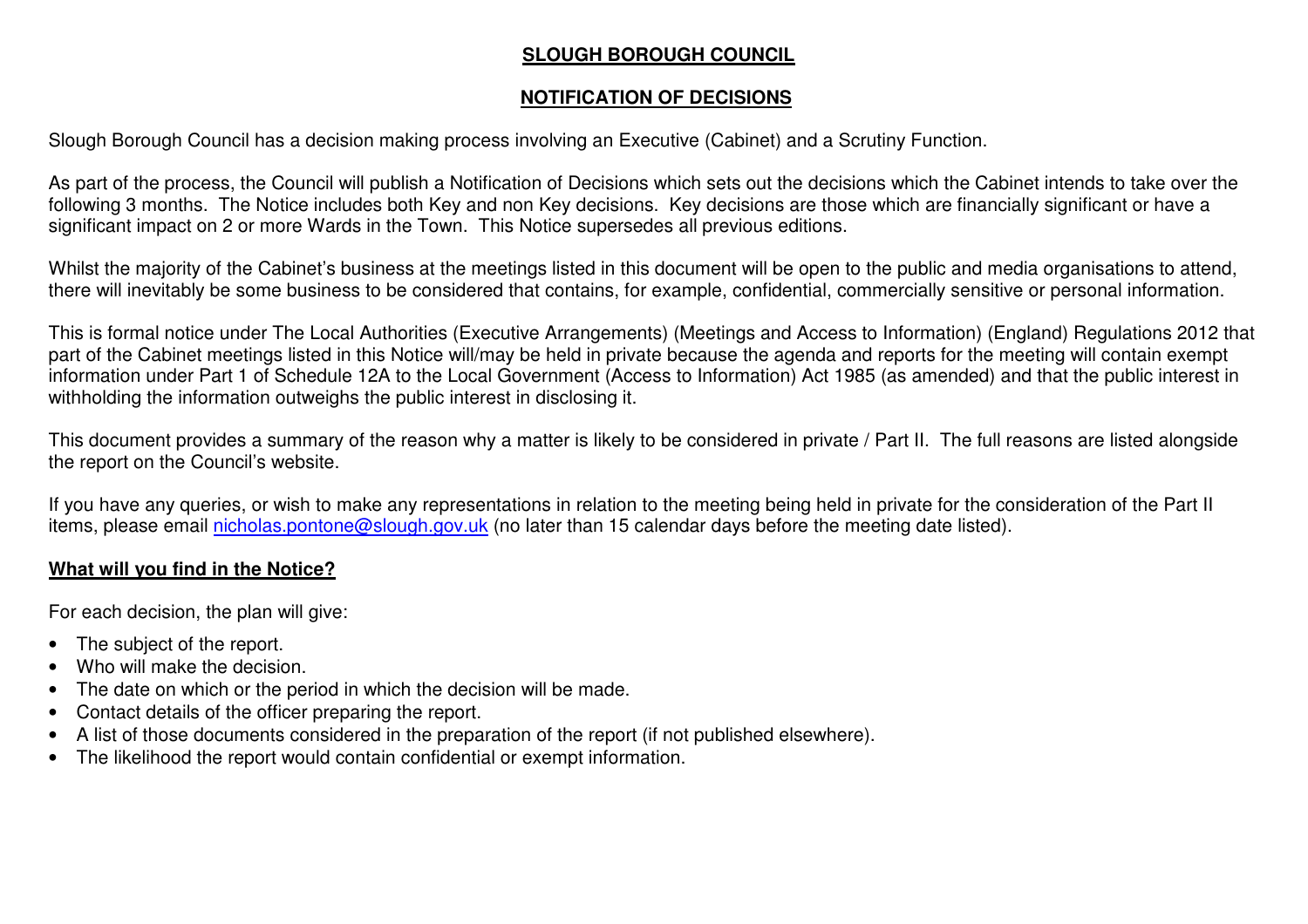#### **What is a Key Decision?**

An executive decision which is likely either:

- To result in the Council Incurring expenditure which is, or the making of savings which are, significant having regard to the Council's budget for the service or function to which the decision relates; or
- To be significant in terms of its effects on communities living or working in an area comprising two or more wards within the borough.

#### **Who will make the Decision?**

Decisions set out in this Notice will be taken by the Cabinet, unless otherwise specified. All decisions (unless otherwise stated) included in this Notice will be taken on the basis of a written report and will be published on the Council's website before the meeting.

The members of the Cabinet are as follows:

- Leader of the Council Regeneration & Strategy Councillor Swindlehurst
- Deputy Leader Governance & Customer Services Councillor Akram
- Sustainable Transport & Environmental Services
- Inclusive Growth & Skills **Councillor Bains** Councillor Bains
- $\bullet$  Planning & Regulation
- **Francisco Exercise School Housing & Community Safety** Councillor Nazir
- Health & Wellbeing Councillor Pantelic
- Children & Schools Councillor Carter

#### **Where can you find a copy of the Notification of Decisions?**

**Councillor Anderson** Councillor Mann

The Plan will be updated and republished monthly. A copy can be obtained from Democratic Services at Observatory House, 25 Windsor Road on weekdays between 9.00 a.m. and 4.45 p.m., from MyCouncil, Landmark Place, High Street, or Tel: (01753) 875120, email: nicholas.pontone@slough.gov.uk</u>. Copies will be available in the Borough's libraries and a copy will be published on Slough Borough Council's **Website** 

#### **How can you have your say on Cabinet reports?**

Each Report has a contact officer. If you want to comment or make representations, notify the contact officer before the deadline given.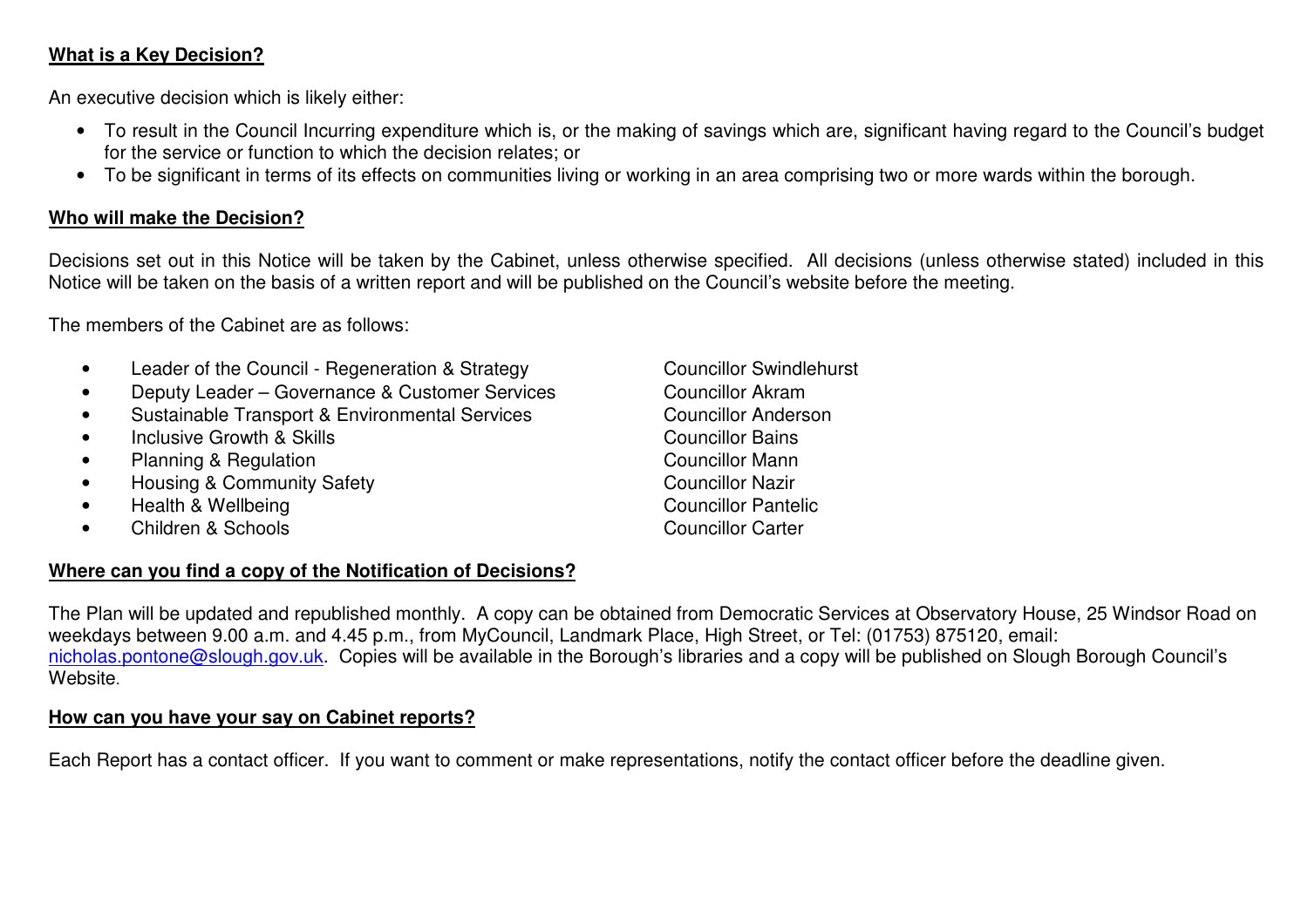#### **What about the Papers considered when the decision is made?**

Reports relied on to make key decisions will be available before the meeting on the Council's website or are available from Democratic Services.

#### **Can you attend the meeting at which the decision will be taken?**

Where decisions are made by the Cabinet, the majority of these will be made in open meetings. Some decisions have to be taken in private, where they are exempt or confidential as detailed in the Local Government Act 1972. You will be able to attend the discussions on all other decisions.

#### **When will the decision come into force?**

Implementation of decisions will be delayed for 5 working days after Members are notified of the decisions to allow Members to refer the decisions to the Overview and Scrutiny Committee, unless the decision is urgent, in which case it may be implemented immediately.

#### **What about key decisions taken by officers?**

Many of the Council's decisions are taken by officers under delegated authority. Key decisions will be listed with those to be taken by the Cabinet. Key and Significant Decisions taken under delegated authority are reported monthly and published on the Council's website.

#### **Are there exceptions to the above arrangements?**

There will be occasions when it will not be possible to include a decision/report in this Notice. If a key decision is not in this Notice but cannot be delayed until the next Notice is published, it can still be taken if:

- The Head of Democratic Services has informed the Chair of the Overview and Scrutiny Committee or relevant Scrutiny Panel in writing, of the proposed decision/action. (In the absence of the above, the Mayor and Deputy Mayor will be consulted);
- Copies of the Notice have been made available to the Public; and at least 5 working days have passed since public notice was given.
- If the decision is too urgent to comply with the above requirement, the agreement of the Chair of the Overview and Scrutiny Committee has been obtained that the decision cannot be reasonably deferred.
- If the decision needs to be taken in the private part of a meeting (Part II) and Notice of this has not been published, the Head of Democratic Services will seek permission from the Chair of Overview & Scrutiny, and publish a Notice setting out how representations can be made in relation to the intention to consider the matter in Part II of the agenda. Urgent Notices are published on the Council's website.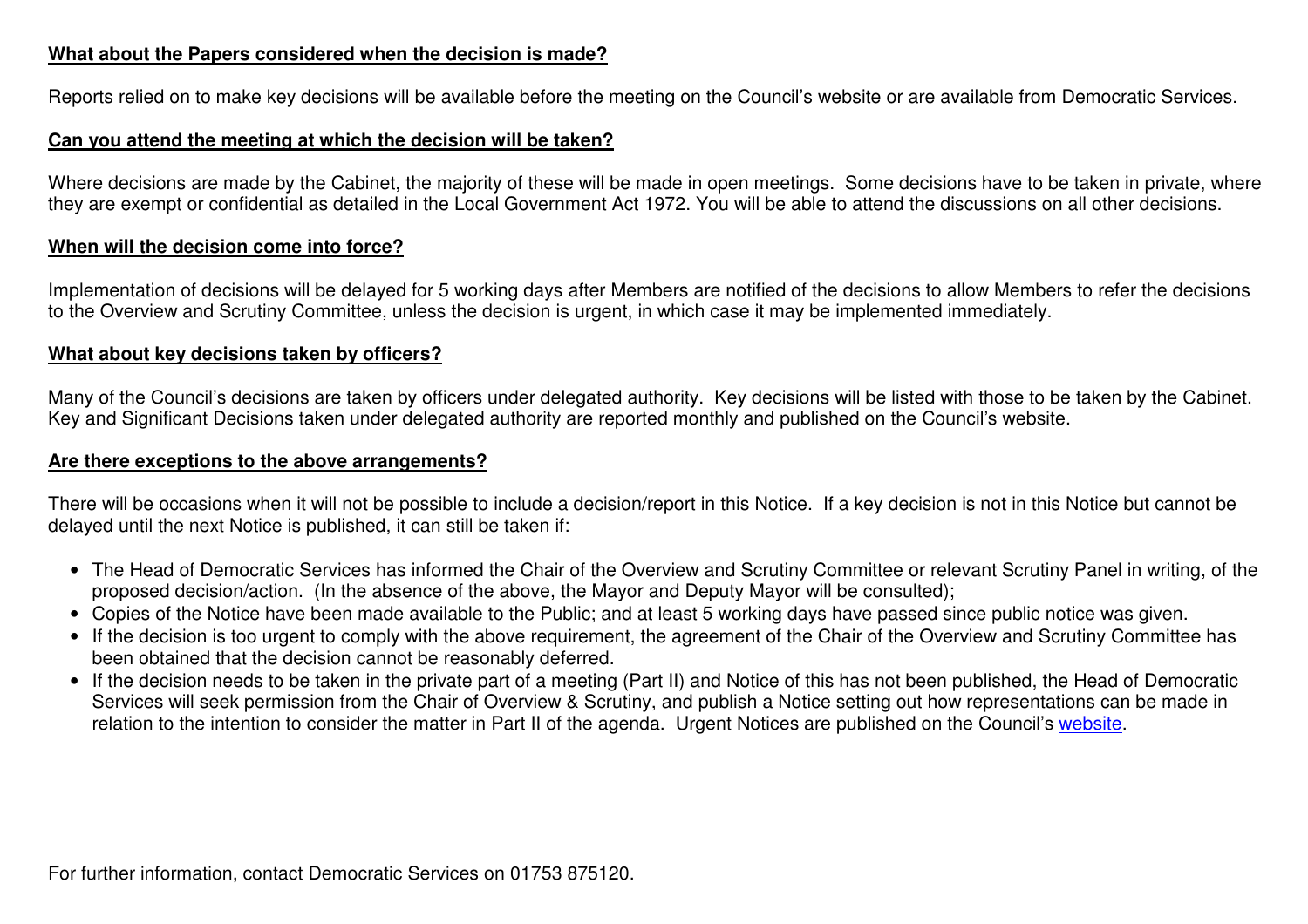## **Cabinet - 12th April 2021**

| <b>Item</b>                                                                                                                                                                                                                                                                            | Port-<br>folio | Ward    | <b>Priority</b> | <b>Contact Officer</b>                                                           | <b>Other Committee</b> | <b>Background</b><br><b>Documents</b>                  | <b>New</b><br><b>Item</b> | <b>Likely to</b><br>be Part II |
|----------------------------------------------------------------------------------------------------------------------------------------------------------------------------------------------------------------------------------------------------------------------------------------|----------------|---------|-----------------|----------------------------------------------------------------------------------|------------------------|--------------------------------------------------------|---------------------------|--------------------------------|
| <b>SUR Partnership Business Plan</b><br>To approve the Slough Urban Renewal<br>Partnership Business Plan for 2021/22.                                                                                                                                                                  | <b>R&amp;S</b> | All     | All             | Stephen Gibson, Executive<br>Director of Place<br>Tel: 01753 875852              |                        | None                                                   |                           | Yes, p3<br><b>LGA</b>          |
| <b>Heart of Slough - North West Quadrant</b><br><b>Business Plan</b><br>Further to the Cabinet resolutions of 15 <sup>th</sup><br>June 2020, to seek approval of the North<br>West Quadrant Business Plan.                                                                             | <b>R&amp;S</b> | Central | All             | Stephen Gibson, Executive<br>Director of Place<br>Tel: 01753 875852              |                        | None                                                   | $\sqrt{ }$                | Yes, p3<br><b>LGA</b>          |
| CIF Annual Report & 2021/22 Cabinet<br><b>Allocations</b><br>To receive an update on the outturn of the<br>Community Investment Fund 2020/21 and<br>consider any proposals for the Cabinet<br>allocation for 2021/22.                                                                  | G&C            | All     | All             | Finbar McSweeney,<br><b>Corporate Complaints</b><br>Manager<br>Tel: 01753 875244 |                        | None                                                   |                           |                                |
| <b>Follow Up to Food Poverty Task &amp;</b><br><b>Finish Group Recommendations</b><br>Further to the Cabinet decision of 12 <sup>th</sup><br>October 2021, to receive a follow up report<br>on the recommendations of the NCS<br>Scrutiny Panel's Food Poverty Task &<br>Finish Group. | G&C            | All     | All             | <b>Richard West, Executive</b><br>Director of Customer &<br>Community            |                        | Rec of O&S -<br>Food Poverty,<br>12/10/2020<br>Cabinet |                           |                                |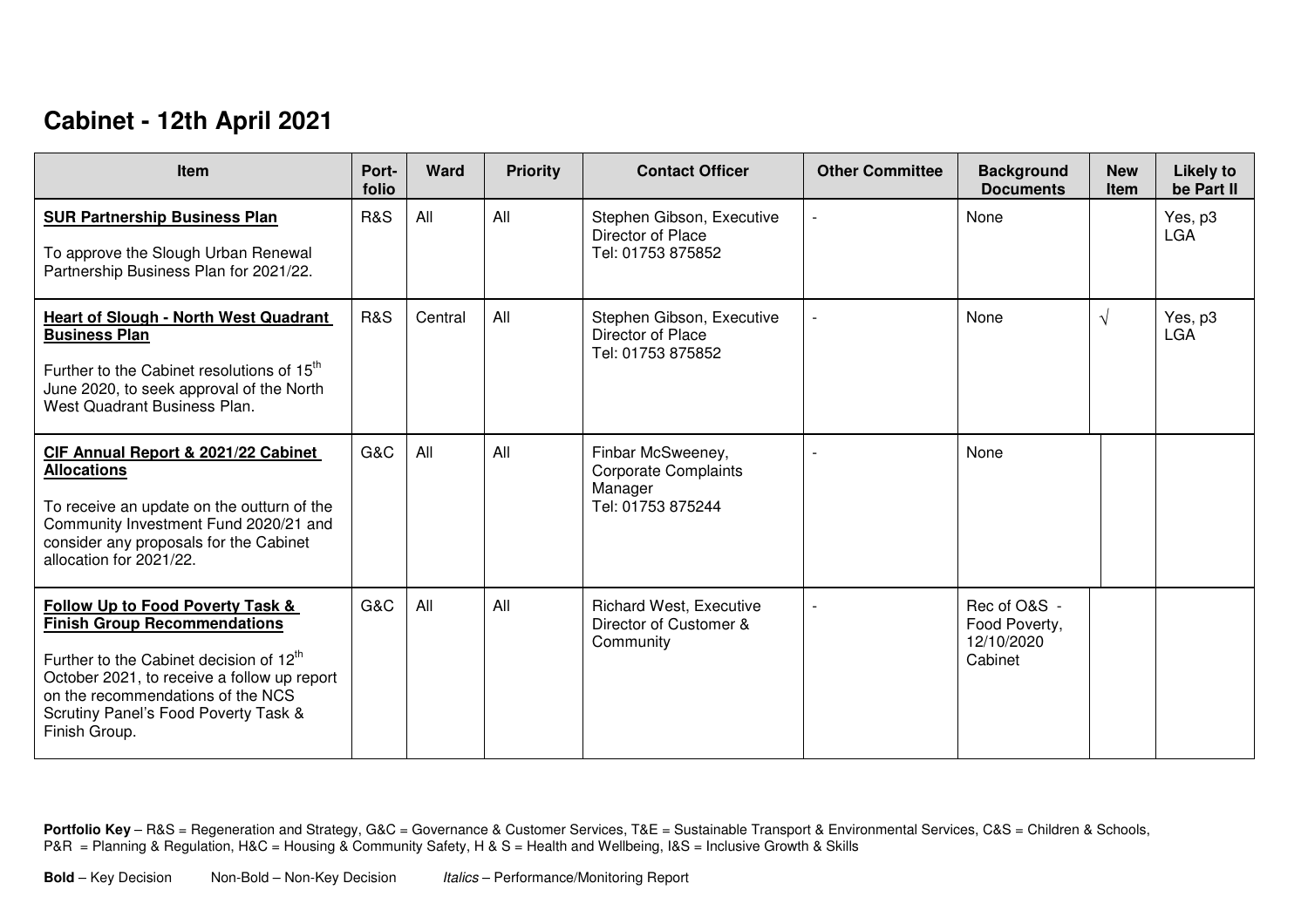| <b>Revised Slough Local Outbreak</b><br><b>Management Plan</b><br>To approve the revised Slough Outbreak<br>Management Plan for Covid-19, further to<br>that agreed by Cabinet on 30 <sup>th</sup> June 2020. | H&W            | All | All | Suzanne Foley, Service<br><b>Lead Public Health</b>                          | None | √ |  |
|---------------------------------------------------------------------------------------------------------------------------------------------------------------------------------------------------------------|----------------|-----|-----|------------------------------------------------------------------------------|------|---|--|
| <b>Covid-19 Decisions Update</b><br>To update on the significant decisions<br>taken by officers in response to the Covid-<br>19 pandemic and to seek to ratify the<br>executive decisions taken.              | <b>R&amp;S</b> | All | All | Nicholas Pontone, Senior<br>Democratic Services Officer<br>Tel: 01753 875120 | None |   |  |
| Contracts in Excess of £180k<br>To approve the commencement of<br>tendering for contracts in excess of<br>£180,000 in 2021/22 and to note any<br>exemptions to competitive tendering.                         | G&C            | All | All | Nicholas Pontone, Senior<br>Democratic Services Officer<br>Tel: 01753 875120 | None |   |  |
| <b>References from Overview &amp; Scrutiny</b><br>To consider any recommendations from<br>the Overview & Scrutiny Committee and<br>the Scrutiny Panels.                                                       | G&C            | All | All | Thomas Overend, Policy<br>Insight Manager                                    |      |   |  |
| <b>Notification of Key Decisions</b><br>To endorse the published Notification of<br>Decisions.                                                                                                                | <b>R&amp;S</b> | All | All | Nicholas Pontone, Senior<br>Democratic Services Officer<br>Tel: 01753 875120 | None |   |  |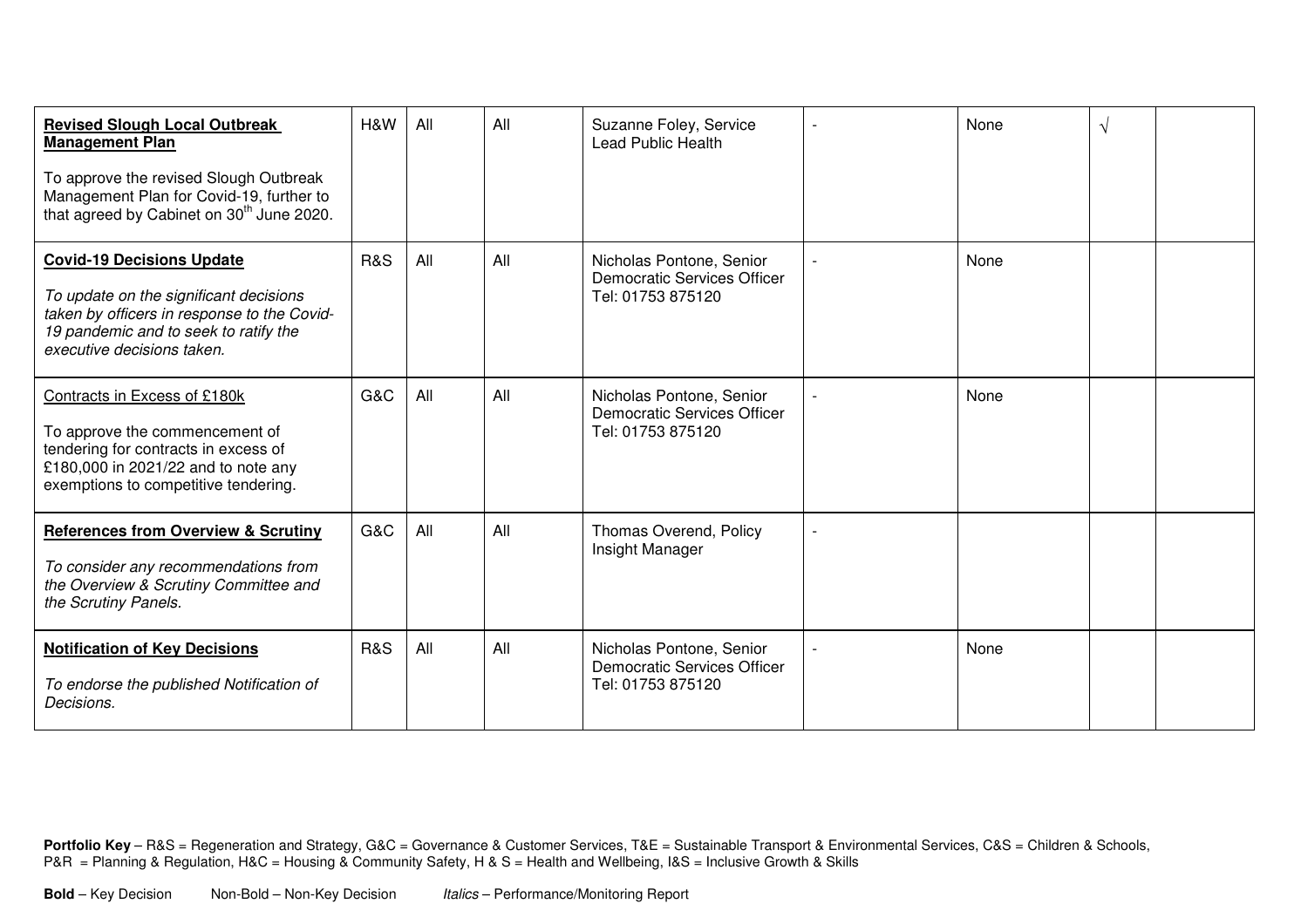### **Cabinet - 21st June 2021**

| Item                                                                                                                                                                              | Port-<br>folio | Ward | <b>Priority</b> | <b>Contact Officer</b>                                                                                    | <b>Other Committee</b> | <b>Background</b><br><b>Documents</b> | <b>New</b><br>Item | <b>Likely to</b><br>be Part II |
|-----------------------------------------------------------------------------------------------------------------------------------------------------------------------------------|----------------|------|-----------------|-----------------------------------------------------------------------------------------------------------|------------------------|---------------------------------------|--------------------|--------------------------------|
| <b>Ruling Group Manifesto</b>                                                                                                                                                     | <b>R&amp;S</b> | All  | All             |                                                                                                           |                        | None                                  | $\sqrt{}$          |                                |
| To formally note the manifesto of the<br>Ruling Group following the Borough<br>election being held on 6th May 2021.                                                               |                |      |                 |                                                                                                           |                        |                                       |                    |                                |
| Cabinet portfolios and Lead Member<br>responsibilities 2021/22<br>To receive a report confirming the Cabinet<br>portfolios for 2021/22 and the responsible<br>Lead Members.       | <b>R&amp;S</b> | All  | All             | Nicholas Pontone, Senior<br><b>Democratic Services Officer</b><br>Tel: 01753 875120                       |                        | None                                  | $\sqrt{}$          |                                |
| <b>Climate Change Vision</b><br>To seek approval of the Climate Change<br>Vision for Slough Borough Council as part<br>of the approach to develop the Climate<br>Change Strategy. | T&E            | All  | All             | Jason Newman,<br><b>Environmental Quality Team</b><br>Manager<br>Tel: 01753 875219                        |                        | None                                  | $\sqrt{}$          |                                |
| 2020/21 Provisional Revenue Budget<br>Outturn<br>To consider the provisional revenue outturn<br>for the 2020/21 financial year.                                                   | G&C            | All  | All             | Neil Wilcox, Executive<br>Director of Corporate<br>Services (Section 151<br>Officer)<br>Tel: 01753 875358 |                        | None                                  | $\sqrt{}$          |                                |
| 2020/21 Provisional Capital Outturn<br>To receive the provisional capital outturn<br>for the 2020/21 financial year.                                                              | G&C            | All  | All             | Neil Wilcox, Executive<br>Director of Corporate<br>Services (Section 151<br>Officer)<br>Tel: 01753 875358 |                        | None                                  | $\sqrt{}$          |                                |